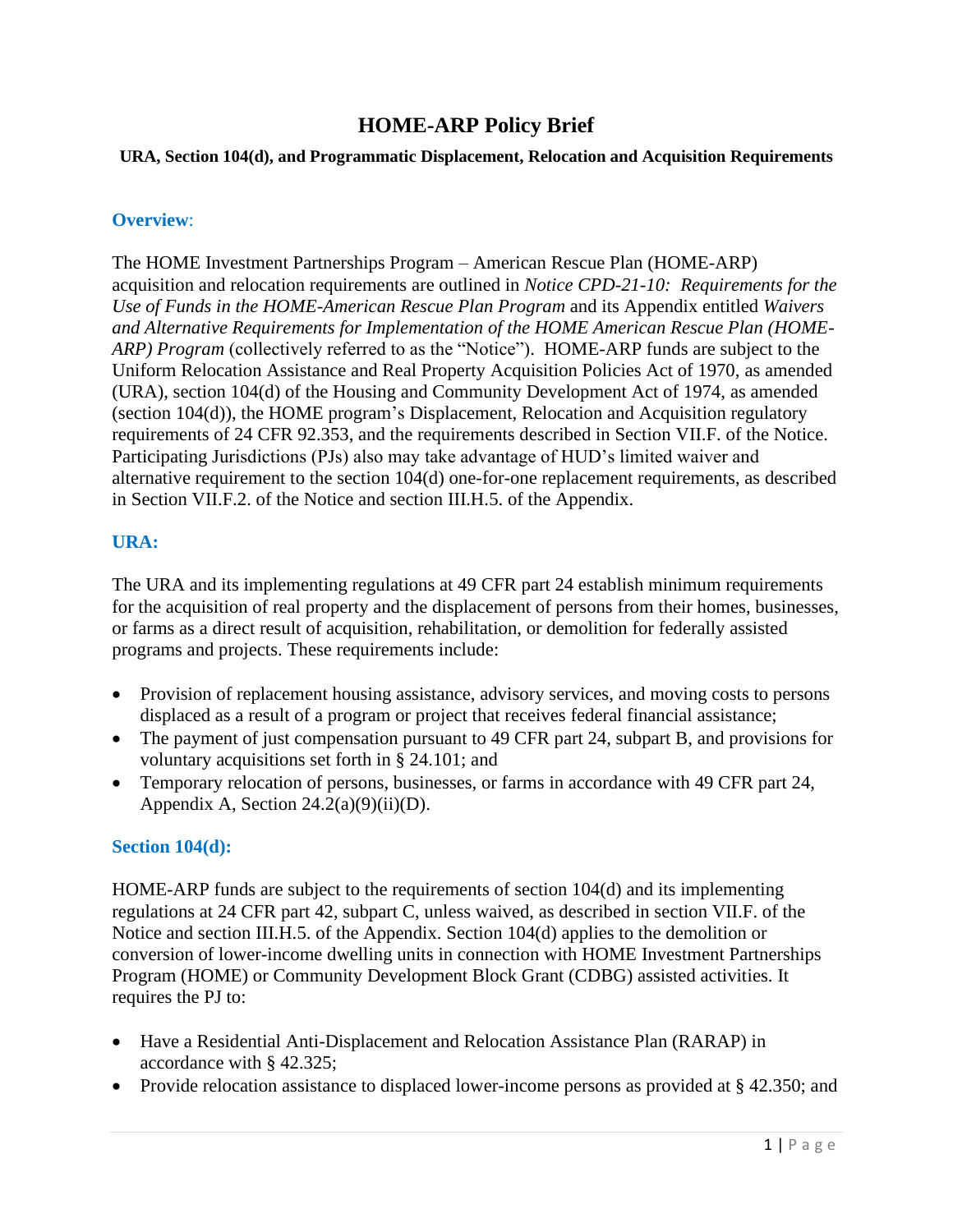• Perform one-for-one replacement as required at § 42.375 for lower-income dwellings demolished or converted to a use other than as lower-income dwellings, as defined in § 42.305.

# **HOME-ARP Section 104(d) Waiver / One-for-One Replacement Housing:**

For purposes of the one-for-one replacement housing requirements of section  $104(d)(2)(A)(i)$ and (ii) and (d)(3) (42 U.S.C. 5304(d)(2)(A)(i) and (ii) and 42 U.S.C. 5304(d)(3)) and 24 CFR 42.375, lower-income dwelling units shall not include single-room occupancy (SRO) units or residential hotel or motel units in jurisdictions where those units are considered dwelling units under state or local law. All other section 104(d) requirements, including but not limited to the requirement that PJs maintain and follow a RARAP, remain in effect (see 24 CFR 92.353(e) and 24 CFR part 42, subpart C).

#### **HOME Program Displacement, Relocation and Acquisition Regulations:**

In addition to the URA and section 104(d) requirements described above, PJs must follow the HOME program's Displacement, Relocation and Acquisition regulations at 24 CFR 92.353, as these also apply to HOME-ARP-assisted projects. Some of these requirements differ from those of the URA and section 104(d), including but not limited to:

- The expanded temporary relocation protections at 24 CFR 92.353(b) and (c);
- Optional relocation assistance policies at 24 CFR 92.353(d); and
- The right to return to a building or complex, if feasible, upon completion of a HOME project, in accordance with 24 CFR 92.353(a).

PJs are encouraged to develop optional relocation policies to address individuals who may not be eligible for URA or section 104(d) assistance due to their length of occupancy in a unit, ineligibility of their dwelling unit, or other factors beyond their control. Such policies must be in writing, applied consistently, and not violate any other federal laws or regulations.

#### **Additional HOME-ARP Program Relocation Related Requirements:**

The following additional relocation requirements apply to the HOME-ARP Program:

a. Acquisition and/or rehabilitation of hotels, motels, and other non-residential properties: In states and/or localities where hotels and/or motels are not considered dwelling units or residential property, the acquisition of non-residential property such as hotels and/or motels for the production of HOME-ARP NCS units or HOME-ARP rental housing will not make a person occupying those properties eligible for relocation assistance under the URA, section 104(d) or 24 CFR 92.353.

However, HOME PJs may provide HOME-ARP assistance, as defined by the Notice through HOME-ARP supportive services, HOME-ARP TBRA, the ability to stay in HOME-ARP NCS, or HOME-ARP rental housing, if the individuals or families can demonstrate that –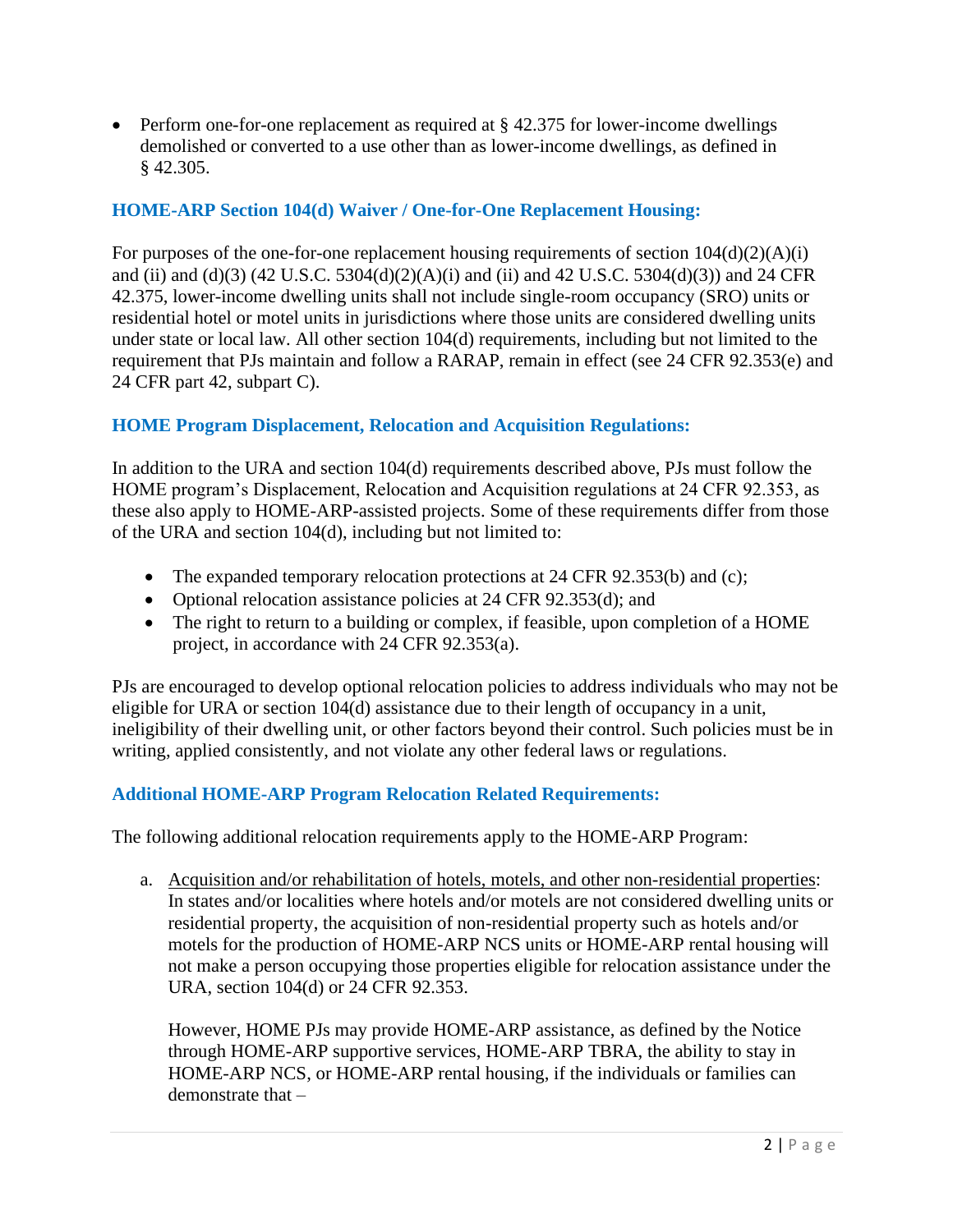- i. they have been in continuous residence at the property for 30 or more calendar days; and
- ii. they are a qualifying household, as defined by the Notice.

Such assistance may be provided without regard to any preferences, project-specific waiting lists, or any other form of prioritization the PJ has developed pursuant to the Notice. For purposes of HOME-ARP, costs associated with activities may be charged as either project delivery costs or relocation costs eligible under 24 CFR 92.206(f).

b. Conversion of HOME-ARP NCS: If HOME-ARP NCS units are occupied and converted to either permanent housing under the CoC or permanent affordable housing as described in Section VI.E.11. of the Notice, persons occupying the shelter at the point of conversion would not normally be eligible for relocation assistance under the URA, section 104(d), or 24 CFR 92.353 because they are not displaced from a dwelling unit.

However, because the individuals or families occupying these shelter units are qualifying households under HOME-ARP, HOME PJs may immediately provide them with HOME-ARP assistance, as defined by the Notice, including HOME-ARP supportive services, HOME-ARP TBRA, HOME-ARP NCS, or HOME-ARP rental housing.

Additionally, the PJ may provide the occupants with moving cost assistance and/or advisory services, as appropriate, as HOME-ARP administrative costs or under the HOME-ARP supportive services activity at Section VI.D. of the Notice.

Any assistance provided pursuant to this section of the Notice may be provided without regard to any preferences, project-specific waiting lists, or any other form of prioritization the PJ has developed pursuant to the Notice, as the persons occupying the NCS units were already determined to be qualifying households under HOME-ARP.

# **Persons Ineligible for HOME-ARP Assistance and Ineligible for URA, Section 104(d), or assistance pursuant to 24 CFR 92.353:**

If an individual or family is required to move as a direct result of a HOME-ARP project and is determined to be ineligible for HOME-ARP assistance described above and at Section VII.F.4. of the Notice or is determined to not be a displaced person under the URA, section 104(d), and HOME program rules, the PJ may provide them advisory services as an eligible HOME-ARP administrative cost as the PJ determines to be reasonable and necessary.

#### **Recordkeeping and Confidentiality Requirements:**

The PJs written policies and procedures, project files and individual case records, for purposes of relocation and acquisition, must comply with the recordkeeping requirements of HOME at 24 CFR 92.353, the URA at 49 CFR 24.9(a), and also includes but is not limited to the requirements of the Notice at Section VIII.F.5.d.i-iv. (outlined below) and confidentiality requirements at Section VIII.H.